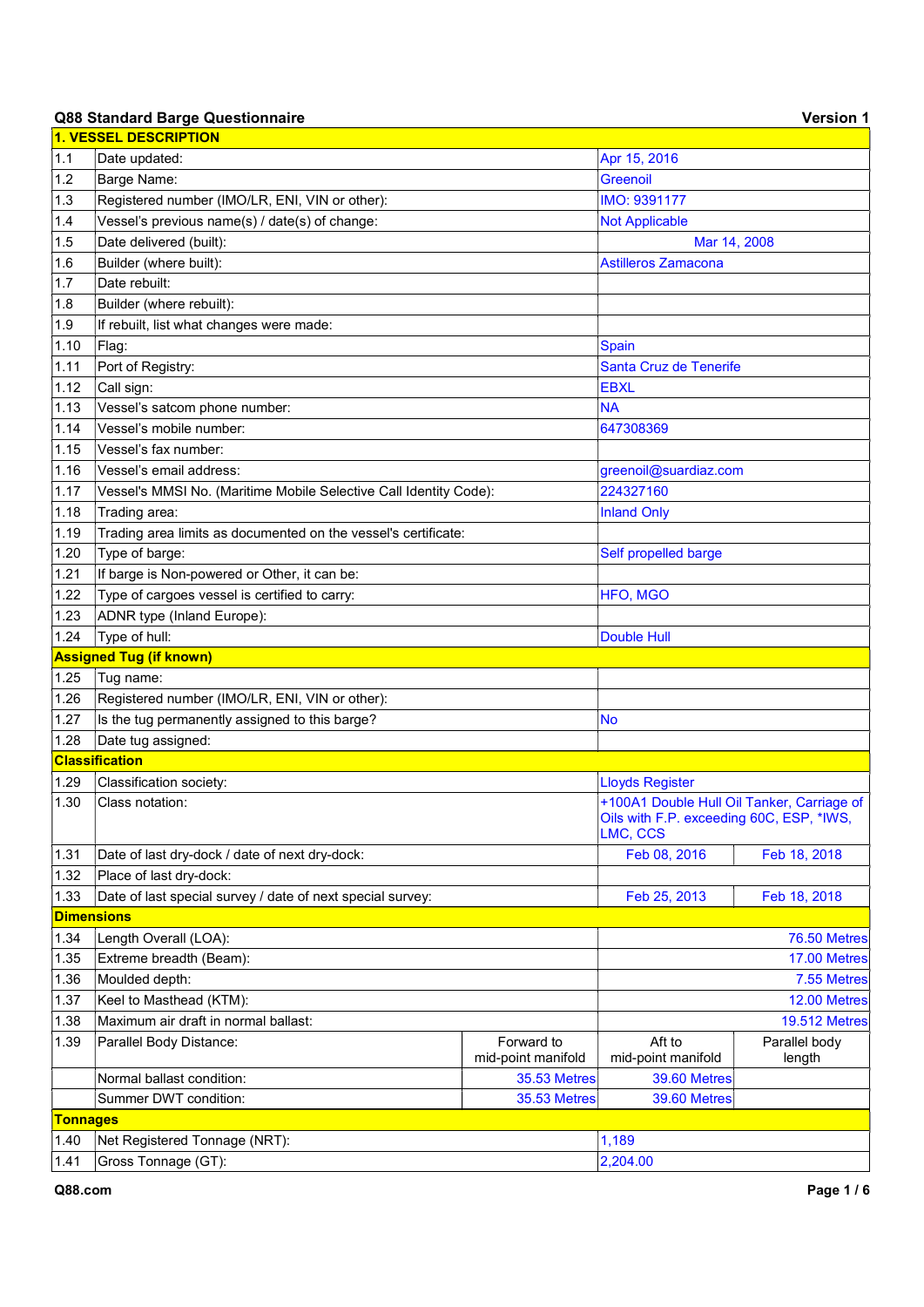|              | <b>Loadline Information</b>                                                      |                                  |                                  |                                                                                                                                                                                                        |                      |  |
|--------------|----------------------------------------------------------------------------------|----------------------------------|----------------------------------|--------------------------------------------------------------------------------------------------------------------------------------------------------------------------------------------------------|----------------------|--|
| 1.42         | Loadline                                                                         | Deadweight                       | Displacement                     | Freeboard                                                                                                                                                                                              | Draft                |  |
|              | Summer:                                                                          | 4,676.98 Metric<br><b>Tonnes</b> | 6,110.51 Metric<br><b>Tonnes</b> | 1.773 Metres                                                                                                                                                                                           | 5.40 Metres          |  |
|              | Normal Ballast Condition:                                                        | 2,465.26 Metric<br><b>Tonnes</b> | 3,982.99 Metric<br><b>Tonnes</b> | 3.562 Metres                                                                                                                                                                                           | 3.611 Metres         |  |
| 1.43         | FWA at summer draft:                                                             |                                  |                                  |                                                                                                                                                                                                        | 1,773.00 Millimetres |  |
| 1.44         | TPC immersion at summer draft:                                                   |                                  |                                  |                                                                                                                                                                                                        |                      |  |
| 1.45         | TPI immersion at summer draft:                                                   |                                  |                                  |                                                                                                                                                                                                        |                      |  |
|              | <b>Ownership and Operation</b>                                                   |                                  |                                  |                                                                                                                                                                                                        |                      |  |
| 1.46         | Registered Owner - Full style:                                                   |                                  |                                  | Suardiaz Servicios Martimos de Barcelona,<br>S.L.<br>Calle Ayala, 6, 28001 - Madrid<br>Tel: 00.34.91.431.66.40<br>Fax: 00.34.91.426.14.25<br>Email: rrolo@suardiaz.com<br><b>Company IMO#: 1579137</b> |                      |  |
| 1.47<br>1.48 | Technical Manager - Full style:<br>Commercial Operator - Full style:             |                                  |                                  | Flota Suardiaz, S.L.<br>Calle Ayala, 6 - 28001 - Madrid<br>Tel: 00.34.91.431.66.40<br>Fax: 00.34.91.426.14.25<br>Email: rrolo@suardiaz.com<br><b>Repsol</b>                                            |                      |  |
|              |                                                                                  |                                  |                                  | <b>Mendez Alvaro, 44</b><br>28045, Madrid (Espaa)<br>Tel: 00.34.91.753.62.00                                                                                                                           |                      |  |
|              | <b>2. CERTIFICATION</b>                                                          |                                  | <b>Issued</b>                    | <b>Last Annual</b><br>or Intermediate                                                                                                                                                                  | <b>Expires</b>       |  |
| 2.1          | International Loadline Certificate (ILC):                                        |                                  | Feb 25, 2013                     | Feb 19, 2015                                                                                                                                                                                           | Feb 18, 2018         |  |
| 2.2          | International Oil Pollution Prevention Certificate (IOPP):                       |                                  | Mar 26, 2013                     | Feb 19, 2015                                                                                                                                                                                           | Feb 18, 2018         |  |
| 2.3          | ISM Safety Management Certificate (SMC):                                         |                                  | Oct 29, 2013                     |                                                                                                                                                                                                        | Oct 29, 2018         |  |
| 2.4          | ISM Document of Compliance (DOC):                                                |                                  | Mar 28, 2012                     | Apr 08, 2014                                                                                                                                                                                           | Mar 28, 2017         |  |
| 2.5          | Certificate of Class (COC):                                                      |                                  | Mar 13, 2013                     | Feb 15, 2016                                                                                                                                                                                           | Mar 13, 2018         |  |
| 2.6          | International Tonnage Certificate (ITC):                                         |                                  | Feb 13, 2008                     |                                                                                                                                                                                                        |                      |  |
| 2.7          | Shipboard Oil Pollution Emergency Plan (SOPEP):                                  |                                  | Mar 14, 2008                     |                                                                                                                                                                                                        |                      |  |
| 2.8          | Flag State Certificate of Inspection (COI):                                      |                                  |                                  |                                                                                                                                                                                                        |                      |  |
| 2.9          | Noxious Liquid Certificate (NLS):                                                |                                  |                                  |                                                                                                                                                                                                        |                      |  |
| 2.10         | Vapor Certification:                                                             |                                  |                                  |                                                                                                                                                                                                        |                      |  |
| 2.11         | Pipeline Test Certificate:                                                       |                                  | Jun 06, 2015                     |                                                                                                                                                                                                        | Jun 06, 2016         |  |
|              | <b>Certificates for Barges Trading in the US</b>                                 |                                  |                                  |                                                                                                                                                                                                        |                      |  |
| 2.12         | USCG Certificate of Compliance (COC) or<br>Letter Of Compliance (LOC):           |                                  |                                  |                                                                                                                                                                                                        |                      |  |
| 2.13         | USCG Certificate Of Documentation (COD):                                         |                                  |                                  |                                                                                                                                                                                                        |                      |  |
| 2.14         | U.S. Certificate of Financial Responsibility (COFR):                             |                                  |                                  |                                                                                                                                                                                                        |                      |  |
| 2.15         | U.S. Alaska Certificate of Financial Responsibility<br>(AK COFR):                |                                  |                                  |                                                                                                                                                                                                        |                      |  |
| 2.16         | U.S. California Certificate of Financial Responsibility<br>(CA COFR):            |                                  |                                  |                                                                                                                                                                                                        |                      |  |
| 2.17         | USCG Vessel Response Plan:                                                       |                                  |                                  |                                                                                                                                                                                                        |                      |  |
| 2.18         | USCG Vessel Response Plan for Western Alaska:                                    |                                  |                                  |                                                                                                                                                                                                        |                      |  |
| 2.19         | USCG Vessel Response Plan for California:                                        |                                  |                                  |                                                                                                                                                                                                        |                      |  |
|              | <b>3. CREW MANAGEMENT</b>                                                        |                                  |                                  |                                                                                                                                                                                                        |                      |  |
| 3.1          | $\overline{2}$<br>How many Tankerman (PIC's) are on duty during cargo operation: |                                  |                                  |                                                                                                                                                                                                        |                      |  |
| 3.2          | If manned barge how many crew?                                                   |                                  |                                  | $\overline{5}$                                                                                                                                                                                         |                      |  |
|              | 4. CARGO TANKS AND CARGO HANDLING                                                |                                  |                                  |                                                                                                                                                                                                        |                      |  |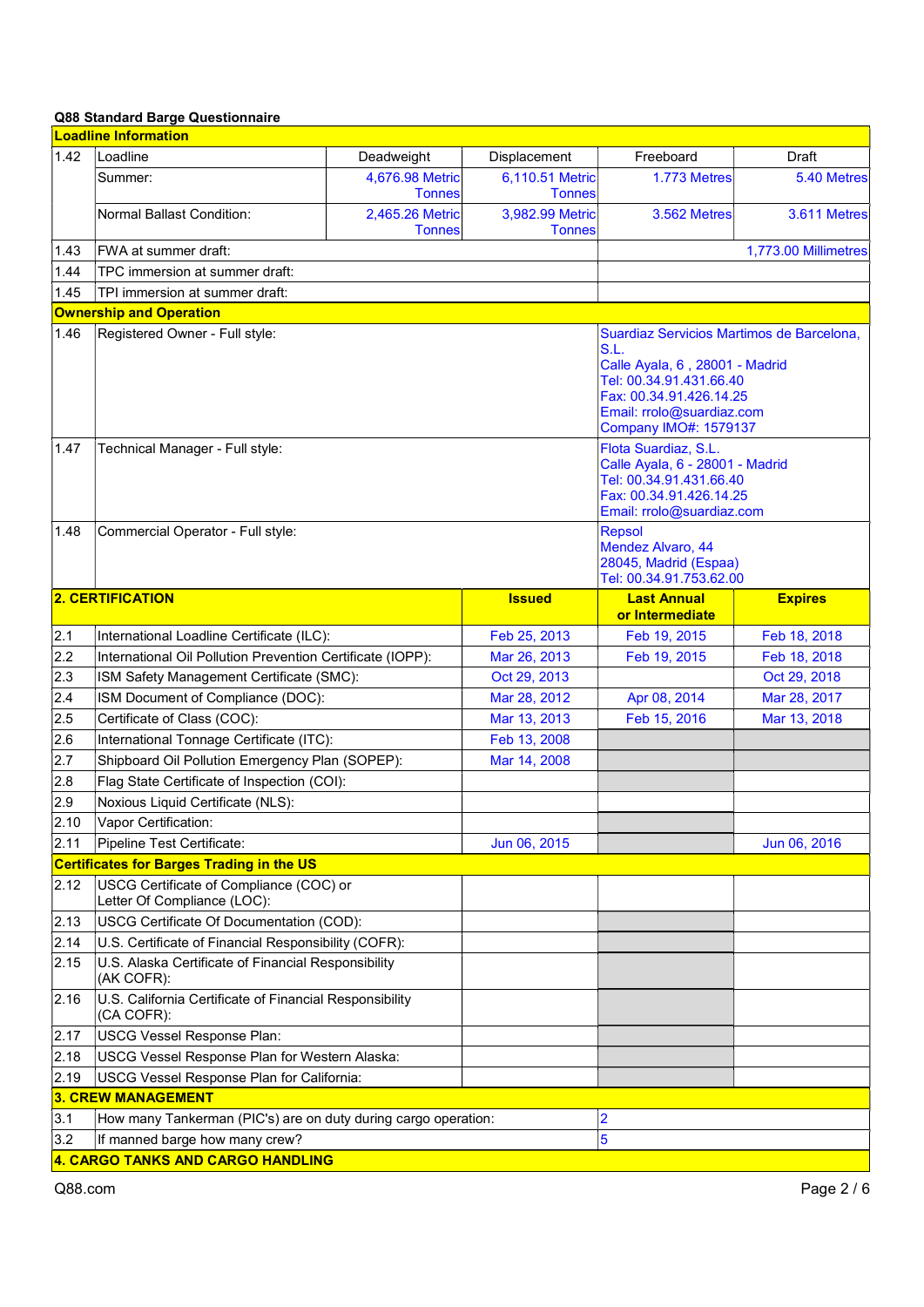|                | <b>Tank Capacities</b>                                                                                                                                 |                |                                                                                                  |                                 |  |
|----------------|--------------------------------------------------------------------------------------------------------------------------------------------------------|----------------|--------------------------------------------------------------------------------------------------|---------------------------------|--|
| 4.1            | Number of cargo tanks:                                                                                                                                 |                | 5 tanks*2                                                                                        |                                 |  |
| 4.2            | Maximum loading restrictions as per company policy (max%):                                                                                             |                | 98%                                                                                              |                                 |  |
| 4.3            | Maximum capacity (max% per company policy: 98%, 97%, 96% or 95%) of each<br>natural segregation with double valve (specify tanks):                     |                | Seg#1: 1904.463 m3 (1 p/s 2 p/s)<br>Seg#2: 2050.274 m3 (3 p/s 4 p/s)<br>Seg#3: 517.254 m3 (5p/s) |                                 |  |
| 4.4            | Total cubic capacity (max% per company policy: 98%, 97%, 96% or 95%)<br>excluding slop tanks:                                                          |                |                                                                                                  | 4,471.991 Cu. Metres            |  |
| 4.5            | Slop tank(s) capacity (max% per company policy: 98%, 97%, 96% or 95%):                                                                                 |                |                                                                                                  | 140 Cu. Metres                  |  |
|                | <b>Cargo Handling</b>                                                                                                                                  |                |                                                                                                  |                                 |  |
| 4.6            | How many grades/products can vessel load/discharge with double valve<br>segregation?                                                                   |                | 3                                                                                                |                                 |  |
| 4.7            | Maximum loading rate for homogenous cargo per manifold connection:                                                                                     |                |                                                                                                  | 650 Cu. Metres/Hour             |  |
| 4.8            | Maximum loading rate for homogenous cargo loaded simultaneously thru all<br>manifolds:                                                                 |                |                                                                                                  | 380 Cu. Metres/Hour             |  |
| 4.9            | Are there any cargo tank filling restrictions? If yes, please specify:                                                                                 |                | Yes, max 12bars                                                                                  |                                 |  |
|                | <b>Pumping Systems</b>                                                                                                                                 |                |                                                                                                  |                                 |  |
| 4.10           | Pumps                                                                                                                                                  | No.            | <b>Type</b>                                                                                      | Capacity                        |  |
|                | Cargo:                                                                                                                                                 | 6              | <b>Centrifugal, Positive</b><br><b>Displacment</b>                                               | 1,000 Cu.<br><b>Metres/Hour</b> |  |
|                | Stripping:                                                                                                                                             |                |                                                                                                  |                                 |  |
|                | Eductors:                                                                                                                                              |                |                                                                                                  |                                 |  |
|                | Ballast:                                                                                                                                               | $\overline{2}$ | Centrifugal                                                                                      | 250 Cu. Metres/Hour             |  |
| 4.11           | Average (typical) discharge rate (total):                                                                                                              |                |                                                                                                  | 650 Cu. Metres/Hour             |  |
| 4.12           | Maximum discharge rate (total):                                                                                                                        |                |                                                                                                  | 380 Cu. Metres/Hour             |  |
|                | <b>Gauging and Sampling</b>                                                                                                                            |                |                                                                                                  |                                 |  |
| 4.13           | Does the vessel comply with the latest edition of (ISGOTT) for closed loading<br>and/or discharging:                                                   |                |                                                                                                  |                                 |  |
| 4.14           | What type of fixed closed tank gauging system is fitted:                                                                                               |                | <b>Pressure Sensor</b>                                                                           |                                 |  |
| 4.15           | If the vessel is equipped with sounding tube are they solid or slotted?                                                                                |                | <b>Slotted</b>                                                                                   |                                 |  |
| 4.16           | Is cargo sampling open, closed or restricted?                                                                                                          |                | <b>RESTRICTED</b>                                                                                |                                 |  |
| 4.17           | What is the name of the manufacturer of the vapor locks:                                                                                               |                | <b>MMC MODEL MBCF8M</b>                                                                          |                                 |  |
| 4.18           | Are hi-level alarms fitted to cargo tanks?                                                                                                             |                | <b>Yes</b>                                                                                       |                                 |  |
|                | If Yes, indicate whether to all tanks or partial:                                                                                                      |                | All                                                                                              |                                 |  |
|                | If fitted, what % of tank capacity are the high level alarms set at:                                                                                   |                | 95                                                                                               |                                 |  |
|                | If fitted, indicate what type of high level alarms:                                                                                                    |                |                                                                                                  | <b>Audible and visual light</b> |  |
| 4.19           | Are overfill (high-high) alarms fitted to cargo tanks?                                                                                                 |                | Yes                                                                                              |                                 |  |
|                | If Yes, indicate whether to all tanks or partial:                                                                                                      |                | All                                                                                              |                                 |  |
|                | If fitted, what % of tank capacity are the overfill (high-high) alarms set at:                                                                         |                | 98                                                                                               |                                 |  |
|                | If fitted, indicate what type of overfill (high-high) alarms:                                                                                          |                | <b>Audible and visual light</b>                                                                  |                                 |  |
| 4.20           | If fitted and alarms are electrical can they be operated independently of being<br>plugged into the shore connection (i.e. solar or battery operated)? |                |                                                                                                  |                                 |  |
|                | <b>Vapor Emission Control</b>                                                                                                                          |                |                                                                                                  |                                 |  |
| 4.21           | Number/size of VRS manifolds (per side):                                                                                                               |                |                                                                                                  | 304.80 Millimetres              |  |
| 4.22           | Has Vapor Recovery System (VRS) been approved?                                                                                                         |                |                                                                                                  |                                 |  |
| 4.23           | Which organizations have approved Vapor Recovery System (VRS)?                                                                                         |                |                                                                                                  |                                 |  |
| 4.24           | Vapor Recovery System (VRS) operational?                                                                                                               |                |                                                                                                  |                                 |  |
| <b>Venting</b> |                                                                                                                                                        |                |                                                                                                  |                                 |  |
| 4.25           | Type of venting system:                                                                                                                                |                | P/V                                                                                              |                                 |  |
| 4.26           | Type of secondary venting system (if fitted):                                                                                                          |                |                                                                                                  |                                 |  |
| 4.27           | Type of deck seal:                                                                                                                                     |                | Dry                                                                                              |                                 |  |
|                | <b>Cargo Manifolds</b>                                                                                                                                 |                |                                                                                                  |                                 |  |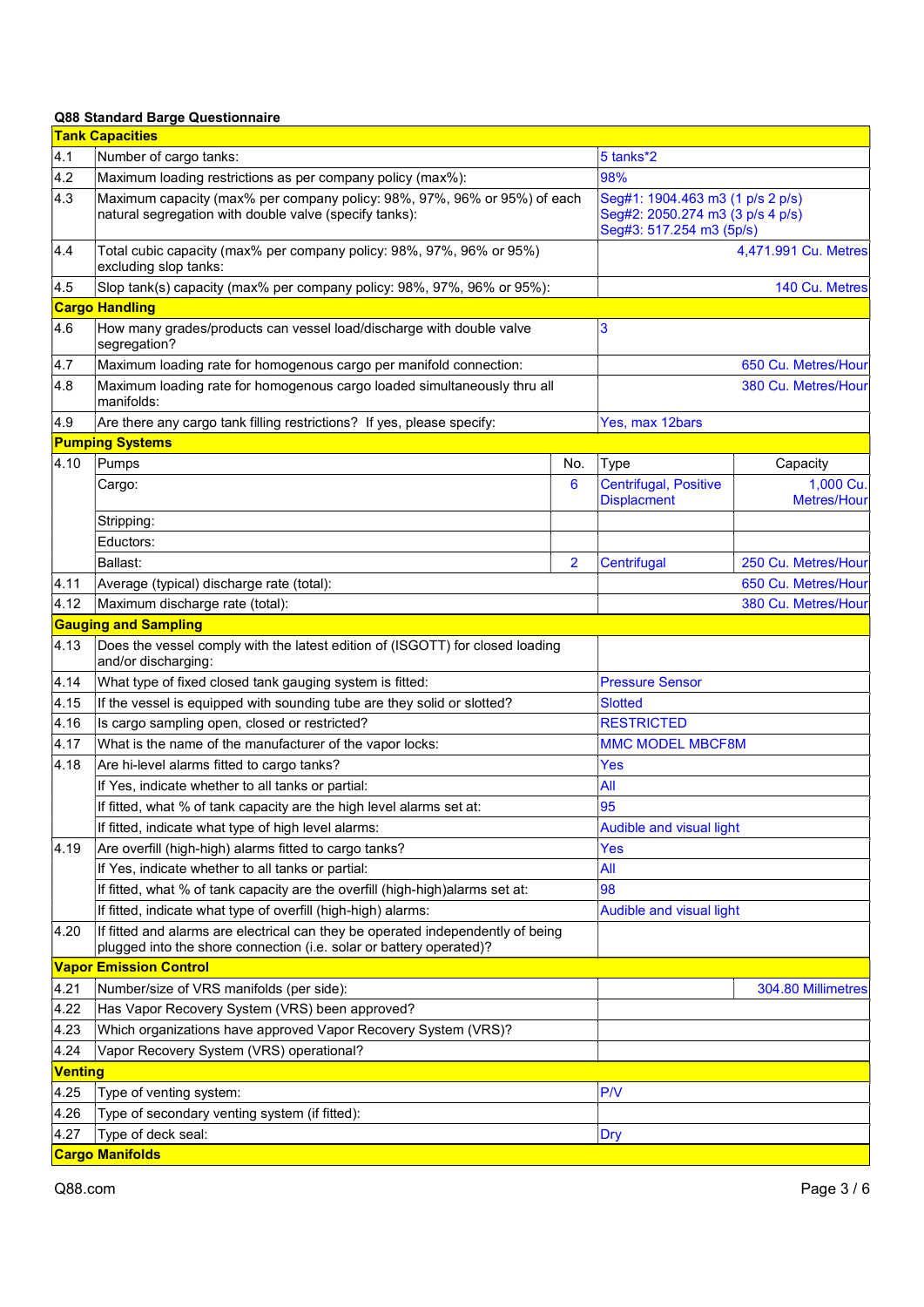| 4.28                          | Manifold height above the waterline in normal ballast / at SDWT condition:                                                                                |        | 5.262 Metres                                                                                                                                                                 | 3.473 Metres                                  |                    |  |
|-------------------------------|-----------------------------------------------------------------------------------------------------------------------------------------------------------|--------|------------------------------------------------------------------------------------------------------------------------------------------------------------------------------|-----------------------------------------------|--------------------|--|
| 4.29                          | Bow to Center Manifold (BCM) / Stern to Center Manifold (SCM):                                                                                            |        | <b>35.53 Metres</b>                                                                                                                                                          | 39.60 Metres                                  |                    |  |
| 4.30                          | Number/size of cargo connections (per side):                                                                                                              |        |                                                                                                                                                                              | 7                                             | 304.80 Millimetres |  |
| 4.31                          | Do the cargo manifolds meet OCIMF recommendations:                                                                                                        |        |                                                                                                                                                                              | <b>Yes</b>                                    |                    |  |
|                               | <b>Bow / Stern Manifold</b>                                                                                                                               |        |                                                                                                                                                                              |                                               |                    |  |
| 4.32                          | Is the vessel fitted with a stern manifold? If yes, state size:                                                                                           |        |                                                                                                                                                                              | No                                            |                    |  |
| 4.33                          | Is the vessel fitted with a bow manifold? If yes, state size                                                                                              |        |                                                                                                                                                                              | No                                            |                    |  |
|                               | <b>Cargo Heating</b>                                                                                                                                      |        |                                                                                                                                                                              |                                               |                    |  |
| 4.34                          | Type of cargo heating system:                                                                                                                             |        |                                                                                                                                                                              | oil thermal                                   |                    |  |
| 4.35                          | If fitted, are all tanks coiled:                                                                                                                          |        |                                                                                                                                                                              | <b>No</b>                                     |                    |  |
| 4.36                          | If fitted, what is the material of the heating coils:                                                                                                     |        |                                                                                                                                                                              | <b>Mildsteel</b>                              |                    |  |
| 4.37                          | Maximum temperature cargo can be loaded / maintained:                                                                                                     |        |                                                                                                                                                                              |                                               | 45 °C / 113 °F     |  |
|                               | <b>Tank Coating</b>                                                                                                                                       |        |                                                                                                                                                                              |                                               |                    |  |
| 4.38                          | Cargo, ballast and slop tanks coating                                                                                                                     | Coated | Type                                                                                                                                                                         | To what extent                                | Condition          |  |
|                               | Cargo tanks:                                                                                                                                              | Yes    | Interline 704                                                                                                                                                                |                                               | Good               |  |
|                               | <b>Ballast tanks:</b>                                                                                                                                     | Yes    | Intergard 403                                                                                                                                                                |                                               |                    |  |
|                               | Slop tanks:                                                                                                                                               |        |                                                                                                                                                                              |                                               |                    |  |
| 4.39                          | If fitted, what type of anodes are used:                                                                                                                  |        |                                                                                                                                                                              | Zinc                                          |                    |  |
|                               | <b>5. INERT GAS</b>                                                                                                                                       |        |                                                                                                                                                                              |                                               |                    |  |
| 5.1                           | Is an Inert Gas System (IGS) fitted:                                                                                                                      |        |                                                                                                                                                                              | No                                            |                    |  |
| 5.2                           | Is IGS supplied by flue gas, inert gas (IG) generator and/or nitrogen:                                                                                    |        |                                                                                                                                                                              |                                               |                    |  |
| <b>6. MOORING</b>             |                                                                                                                                                           |        |                                                                                                                                                                              |                                               |                    |  |
| 6.1                           | Number / length / diameter of mooring wires (on drums):                                                                                                   |        | <b>None</b>                                                                                                                                                                  |                                               |                    |  |
|                               | Breaking strength of mooring wires (on drums):                                                                                                            |        | None                                                                                                                                                                         |                                               |                    |  |
| 6.2                           | Number / length / diameter of mooring wire tails:                                                                                                         |        | Forecastle: 1 / 15 / 20<br>Poop: 1 / 15 / 20                                                                                                                                 |                                               |                    |  |
|                               | Breaking strength of mooring wire tails:                                                                                                                  |        | <b>None</b>                                                                                                                                                                  |                                               |                    |  |
| 6.3                           | Number / length / diameter of mooring ropes:<br>On Drums<br><b>Other Lines</b>                                                                            |        | Forecastle: 4 / 200 Metres / 40 Millimetres<br>Poop: 4 / 200 Metres / 40 Millimetres<br>Forecastle: 4 / 150 Metres / 40 Millimetres<br>Poop: 4 / 150 Metres / 40 Millimetres | Aft main deck: 2 / 15 Metres / 40 Millimetres |                    |  |
|                               | Breaking strength of mooring ropes:                                                                                                                       |        | 51.00 Metric Tonnes                                                                                                                                                          |                                               |                    |  |
| 6.4                           | Number and brake holding power of winches:<br>Forecastle: 2 / 7500 Metric Tonnes<br>Fwd main deck: 2 / 7.500 Metric Tonnes<br>Poop: 2 / 7.5 Metric Tonnes |        |                                                                                                                                                                              |                                               |                    |  |
|                               | Type of Mooring Winches: Single/split drum?<br><b>Split</b>                                                                                               |        |                                                                                                                                                                              |                                               |                    |  |
|                               | If the vessel is equipped with mooring winches are the<br>brakes set to render at 60% of mooring lines MBL?                                               |        |                                                                                                                                                                              |                                               |                    |  |
|                               | <b>Lifting Equipment</b>                                                                                                                                  |        |                                                                                                                                                                              |                                               |                    |  |
| 6.5                           | Derrick / Crane description (Number, SWL and location):                                                                                                   |        | Derricks: 1 x 0.50 Tonnes, Cranes: 1 x 1.50<br>Tonnes                                                                                                                        |                                               |                    |  |
| 16.6                          | What is the maximum outreach of cranes / derricks outboard of the vessel's side:                                                                          |        |                                                                                                                                                                              |                                               |                    |  |
| <b>Barge To Ship Transfer</b> |                                                                                                                                                           |        |                                                                                                                                                                              |                                               |                    |  |
| 6.7                           | Does vessel comply with recommendations contained in the OCIMF/ICS Ship To<br>Ship Transfer Guide (Petroleum)?                                            |        | <b>Yes</b>                                                                                                                                                                   |                                               |                    |  |
| <b>7. MISCELLANEOUS</b>       |                                                                                                                                                           |        |                                                                                                                                                                              |                                               |                    |  |
| <b>Insurance</b>              |                                                                                                                                                           |        |                                                                                                                                                                              |                                               |                    |  |
| 7.1                           | $P$ & I Club – Full style:                                                                                                                                |        | <b>Britannia Steam Ship Insurance</b>                                                                                                                                        |                                               |                    |  |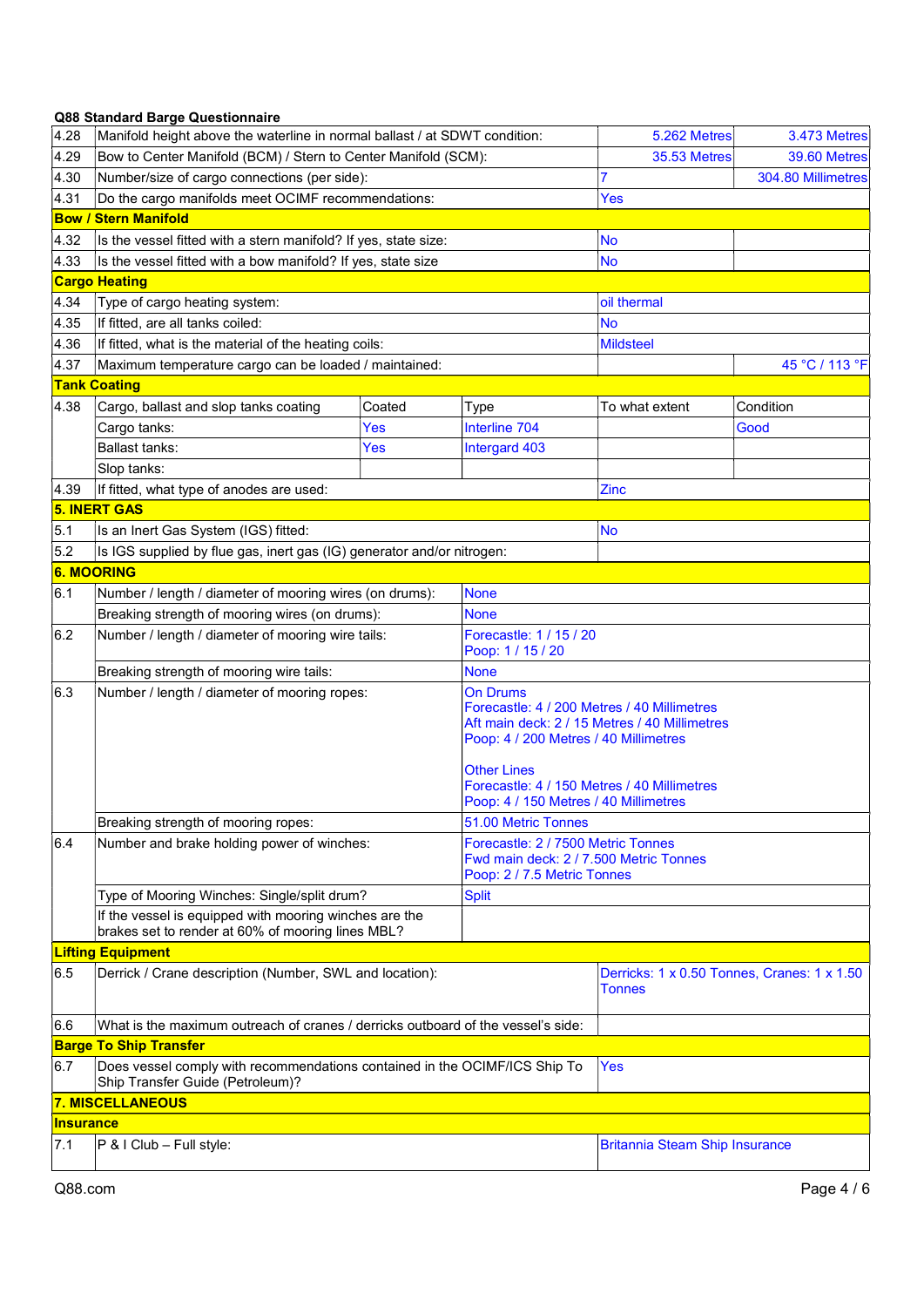| 7.2             | P & I Club coverage - pollution liability coverage:<br>1,000,000,000 US\$                                                    |                                      |              |  |  |
|-----------------|------------------------------------------------------------------------------------------------------------------------------|--------------------------------------|--------------|--|--|
|                 | <b>Barges trading in the US</b>                                                                                              |                                      |              |  |  |
| 7.3             | Qualified individual (QI) (USA) - Full style:                                                                                |                                      |              |  |  |
| 7.4             | Oil Spill Response Organization (OSRO) - Full style:                                                                         |                                      |              |  |  |
| 7.5             | Salvage Provider (USA) - Full style:                                                                                         |                                      |              |  |  |
| 7.6             | Does vessel carry its own AMPD response equipment:                                                                           |                                      |              |  |  |
| 7.7             | Is vessel approved for USCG Alternative Security Program (ASP):                                                              |                                      |              |  |  |
| 7.8             | Date of last approval USCG Alternative Security Program (ASP) letter:                                                        |                                      |              |  |  |
| 7.9             | Name of USCG Alternative Security Program (ASP) provider:                                                                    |                                      |              |  |  |
| 7.10            | Is owner/operator certified with AWO for Responsible Carrier Program (RCP):                                                  |                                      |              |  |  |
|                 | <b>Spill Equipment</b>                                                                                                       |                                      |              |  |  |
| 7.11            | Is the vessel equipped with (Full Perimeter) spill rails:                                                                    | Yes                                  |              |  |  |
| 7.12            | Is spill containment fitted under the cargo manifold?                                                                        | Yes                                  |              |  |  |
| 7.13            | Are savealls fitted around fuel tank vents and are the vent openings higher than<br>the upper edges of the saveall coamings? | Yes                                  |              |  |  |
| 7.14            | Does the vessel have spill rails around the machinery area?                                                                  |                                      |              |  |  |
| 7.15            | Does the vessel carry a containment boom? If yes, how much does it have?                                                     |                                      |              |  |  |
| <b>Casualty</b> |                                                                                                                              |                                      |              |  |  |
| 7.16            | Has the vessel been involved in a pollution incident during the past 12 months?<br>If yes, full description:                 | <b>No</b>                            |              |  |  |
| 7.17            | History of groundings/strandings/collisions over previous 12 months:                                                         |                                      |              |  |  |
|                 | <b>Port State Control</b>                                                                                                    |                                      |              |  |  |
| 7.18            | Date and place of last Port State Control inspection:                                                                        | N/A                                  |              |  |  |
| 7.19            | Any outstanding deficiencies as reported by any Port State Control:                                                          | N/A                                  |              |  |  |
| 7.20            | If yes, provide details:                                                                                                     |                                      |              |  |  |
| <b>Vetting</b>  |                                                                                                                              |                                      |              |  |  |
| 7.21            | Date and Place of last SIRE Inspection:                                                                                      | Mar 03, 2015 / BARCELONA             |              |  |  |
|                 | <b>Engineering</b>                                                                                                           |                                      |              |  |  |
| 7.22            | Is vessel fitted with an emergency generator and/or batteries                                                                |                                      |              |  |  |
| 7.23            | If fitted, number of generators:                                                                                             | $\overline{2}$                       |              |  |  |
| 7.24            | If fitted, generators are rated at:                                                                                          |                                      |              |  |  |
| 7.25            | Are fuel tanks fitted with an high level alarm:                                                                              | Yes                                  |              |  |  |
| 7.26            | Are fuel tanks double hull, single hull, other:                                                                              |                                      |              |  |  |
|                 | 8. SELF PROPELLED BARGES                                                                                                     |                                      |              |  |  |
|                 | <b>Engine Room</b>                                                                                                           |                                      |              |  |  |
| 8.1             | Number of main engines:                                                                                                      | $\overline{\mathbf{c}}$              |              |  |  |
| 8.2             | Name of main engine manufacturer:                                                                                            | <b>GUASCOR SF-480TASP DIESEL OIL</b> |              |  |  |
| 8.3             | What is the normal operating power of each main engine:                                                                      |                                      | 1,155.50 bhp |  |  |
| 8.4             | Main engine(s) are rated at:                                                                                                 |                                      |              |  |  |
| 8.5             | Is vessel fitted with a high level bilge alarm:                                                                              | Yes                                  |              |  |  |
| 8.6             | Is vessel fitted with a fixed fire suppression system:                                                                       | Yes                                  |              |  |  |
|                 | <b>Bow/Stern Thrusters</b>                                                                                                   |                                      |              |  |  |
| 8.7             | Is vessel fitted with a bow thruster? If yes, what is the brake horsepower:                                                  | <b>Yes</b>                           | 250.00 bhp   |  |  |
| 8.8             | Is vessel fitted with a stern thruster? If yes, what is the brake horsepower:                                                |                                      |              |  |  |
|                 | <b>Steering / Propulsion Equipment</b>                                                                                       |                                      |              |  |  |